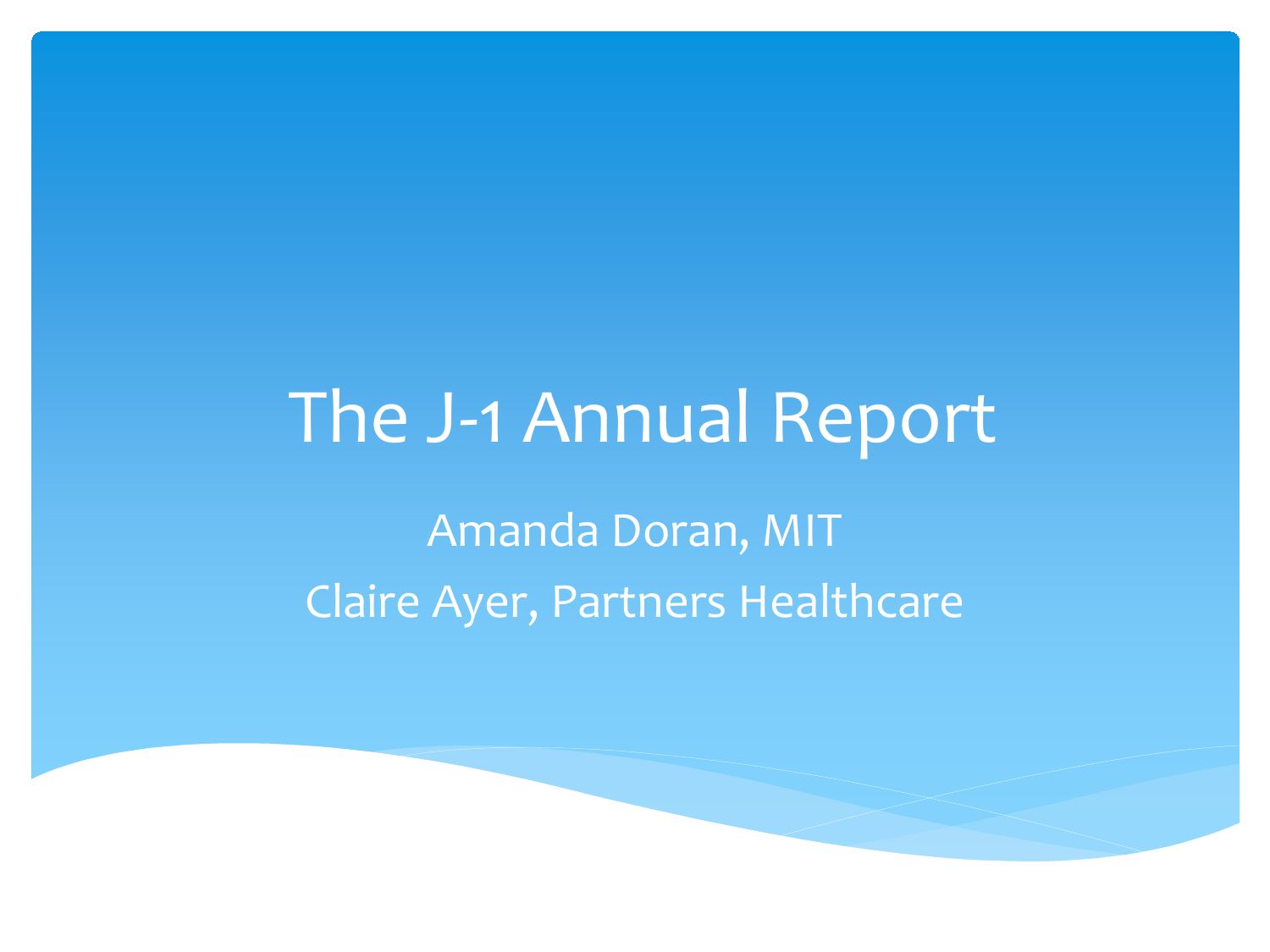# MIT International Scholars Office

#### Categories:

- ∗ Research Scholars **~ 1000 per year**
- ∗ Professors **15 – 30 per year**
- ∗ Short Term Scholars **> 100 per year**
- ∗ Specialists **0 – 5 per year**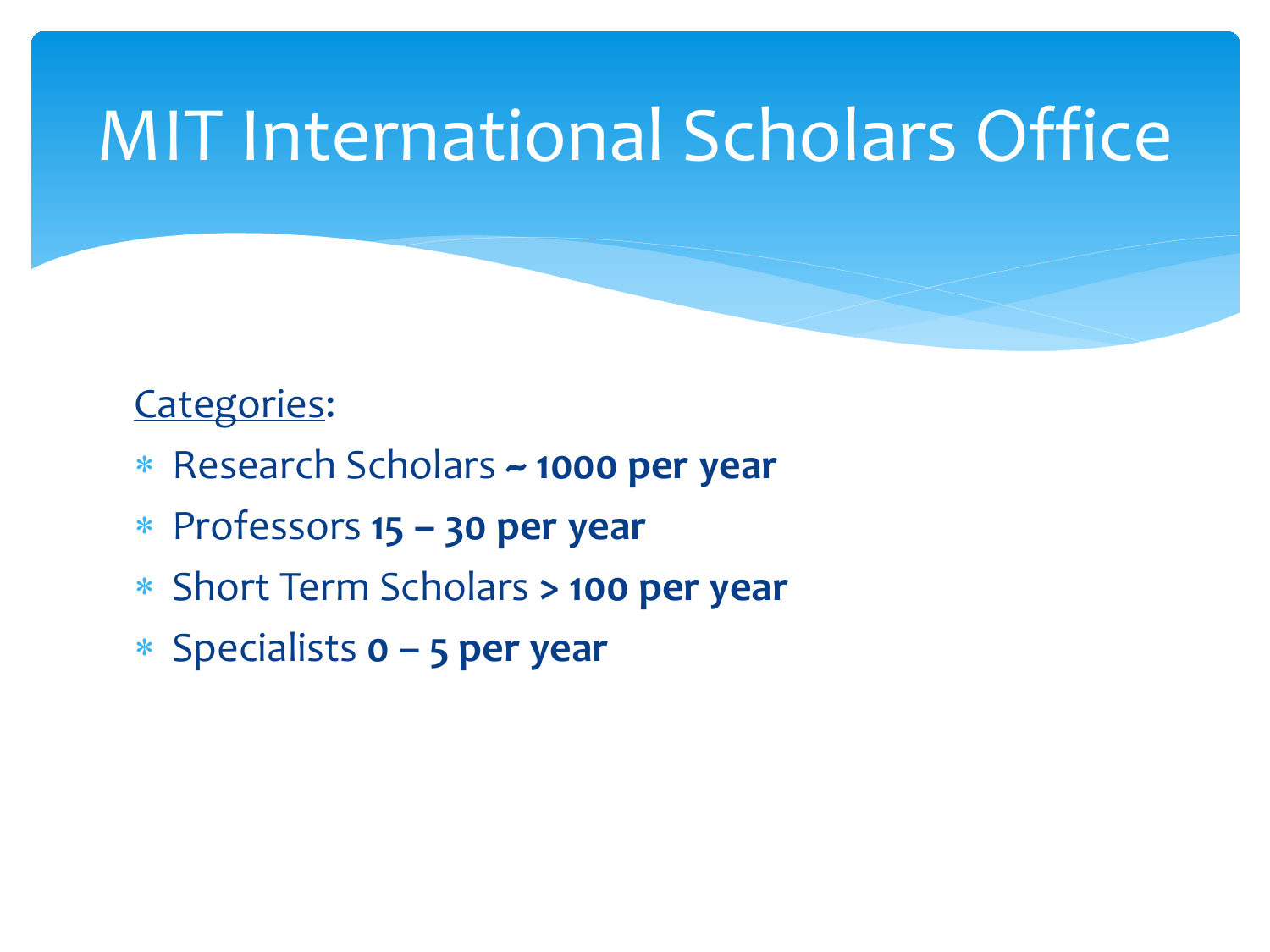### Partners Healthcare

#### Categories:

- ∗ Research Scholars **681**
- ∗ Professors
- ∗ Short Term Scholars **186**
- ∗ Specialists **11**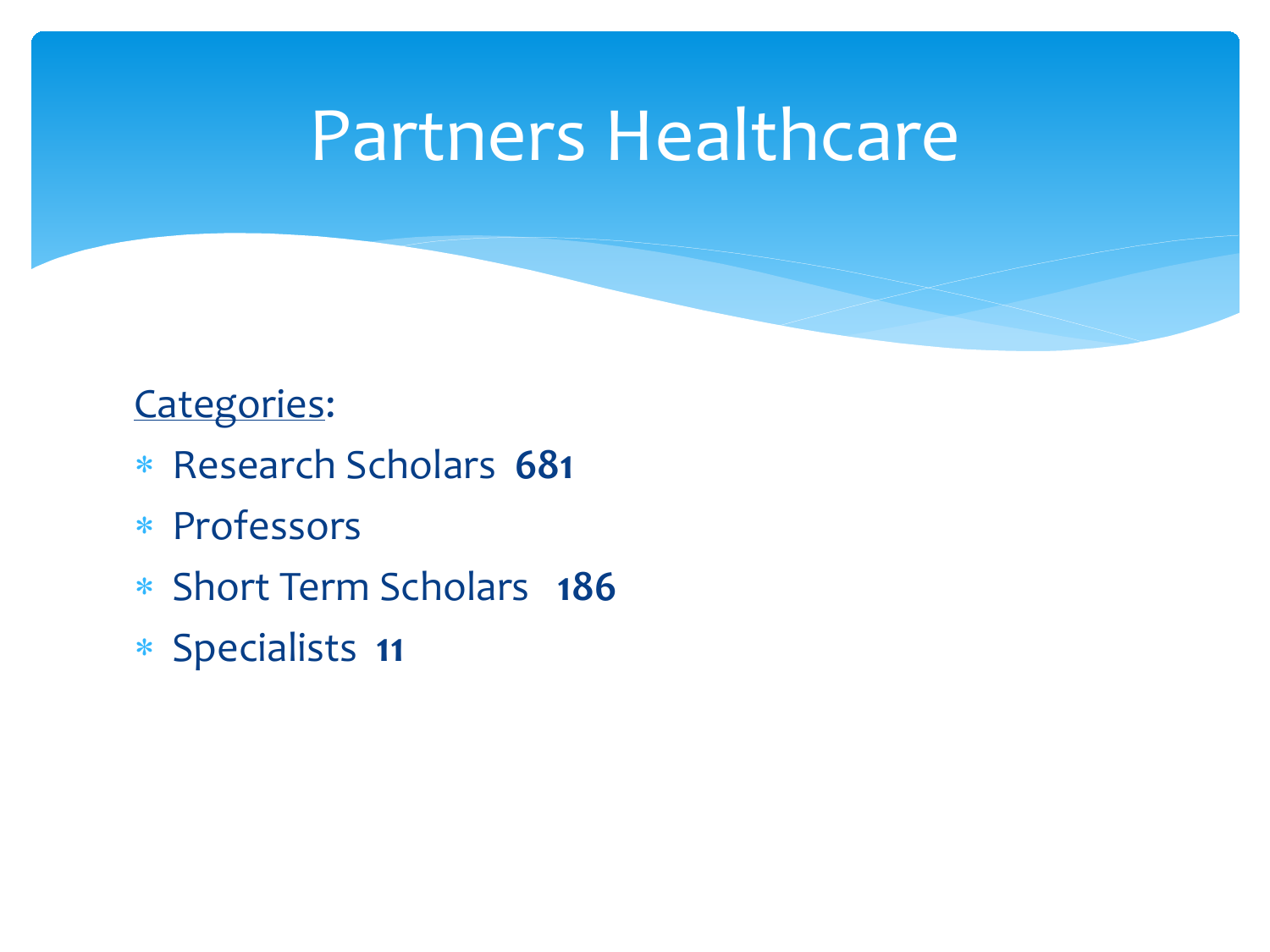# The annual report has four components

- 1. a narrative program evaluation
- 2. a certification of compliance with the insurance coverage notification requirement
- 3. a numerical report of activity by exchange visitor category
- 4. a statistical summary of Form DS-2019 usage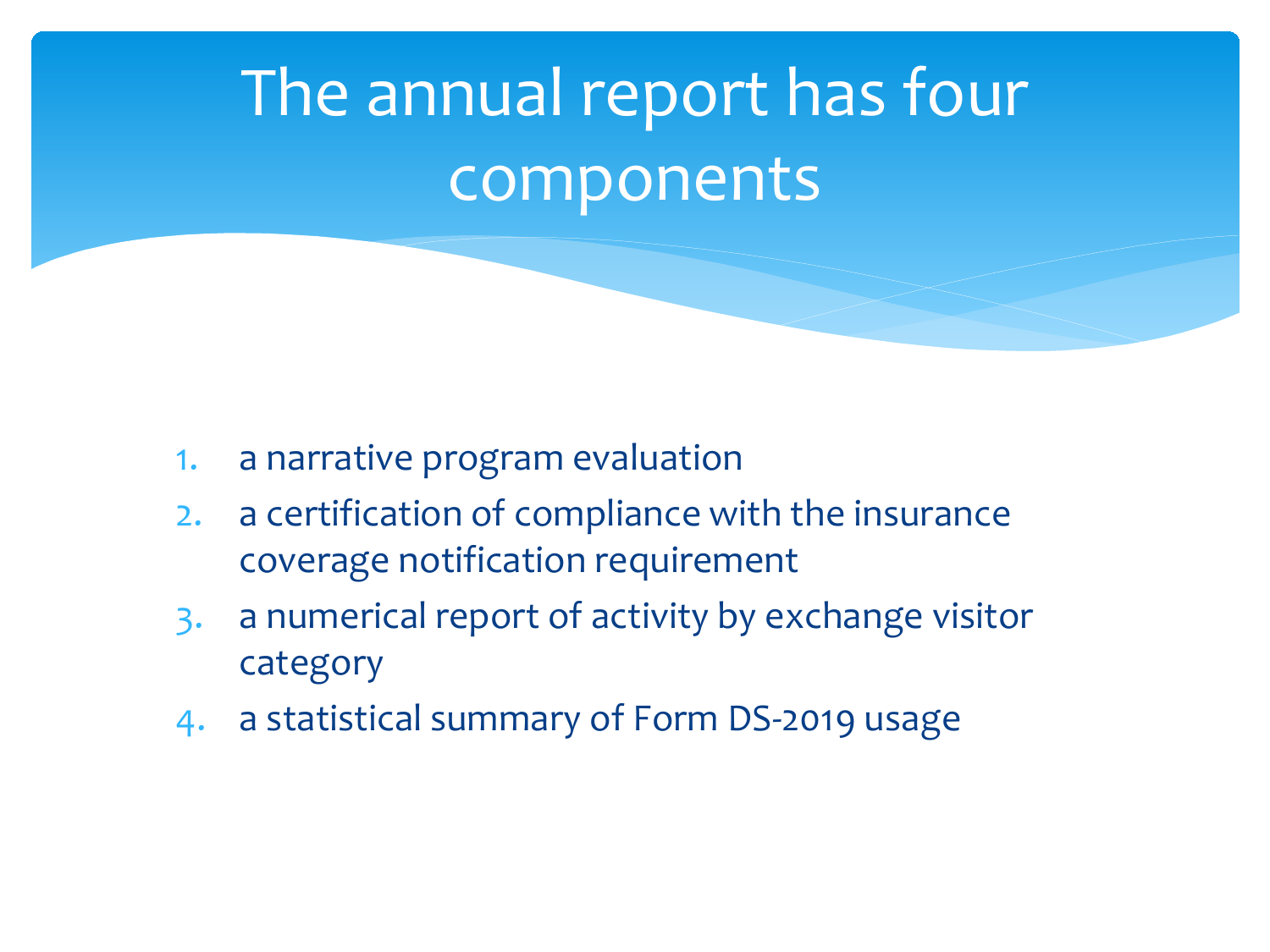#### #1: Narrative program evaluation

22 CFR § 62.15

*(a) Program report and evaluation.* A brief summary of the activities in which the exchange visitors were engaged, including an evaluation of program effectiveness;

*(b) Reciprocity.* A description of the nature and extent of reciprocity occurring in the sponsor's exchange visitor program during the reporting year;

*(c) Cross-cultural activities*. A summary of the cross-cultural activities provided for its exchange visitors during the reporting year;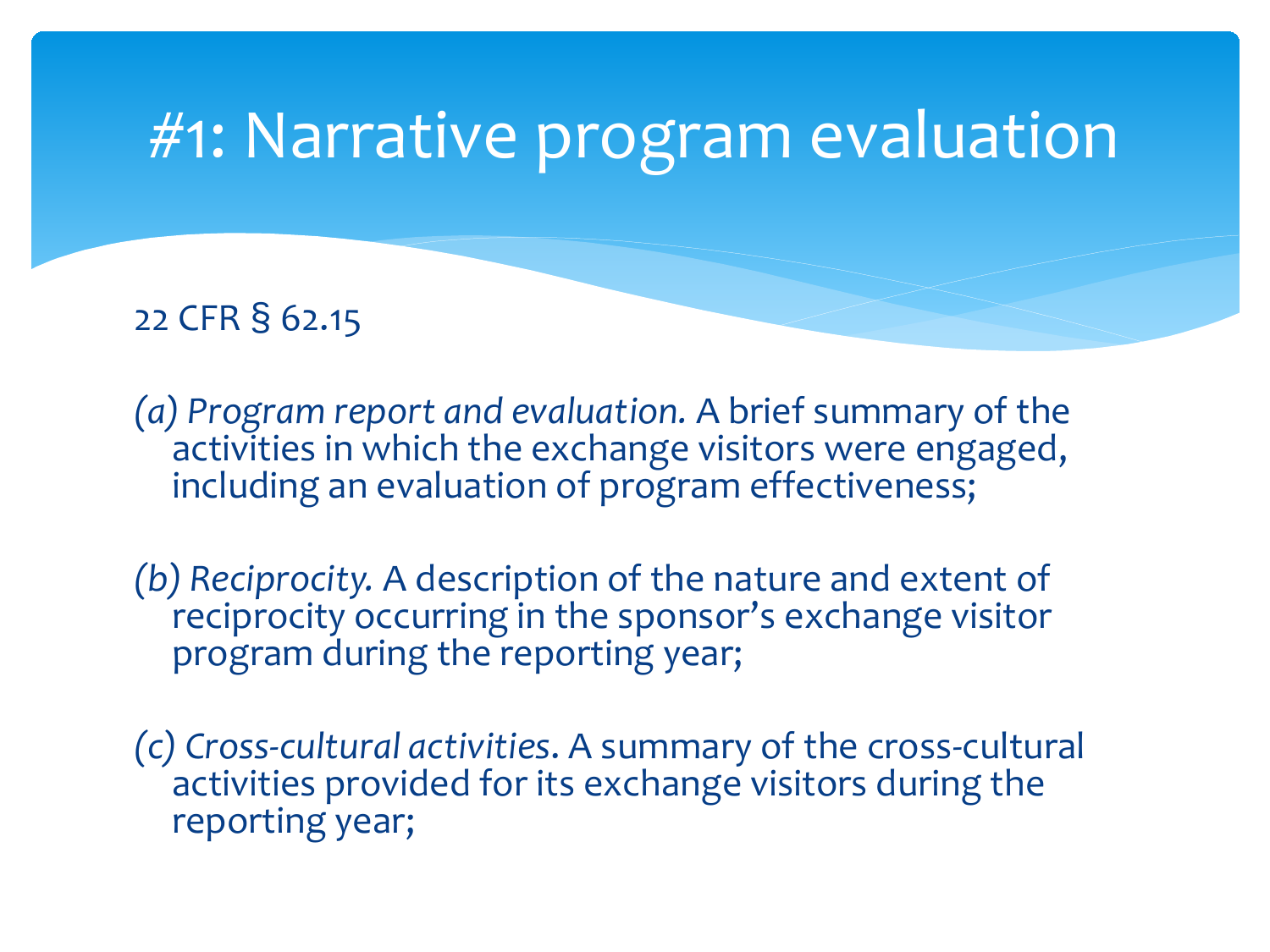# #2 Compliance with insurance requirements

22 CFR § 62.15

*(d) Proof of Insurance.* Certification of compliance with insurance coverage requirements in § 62.14

Ko makes the certification in signing the Annual Report form (DS-3097).

How do we assess compliance?

- MIT: J-1s sign a "Statement of Compliance with Exchange Visitor Health Insurance Requirements" upon arrival.
- ∗ Partners: J-1s sign a "Statement of Compliance with Exchange Visitor Health Insurance Requirements" upon arrival and for J-1 extensions.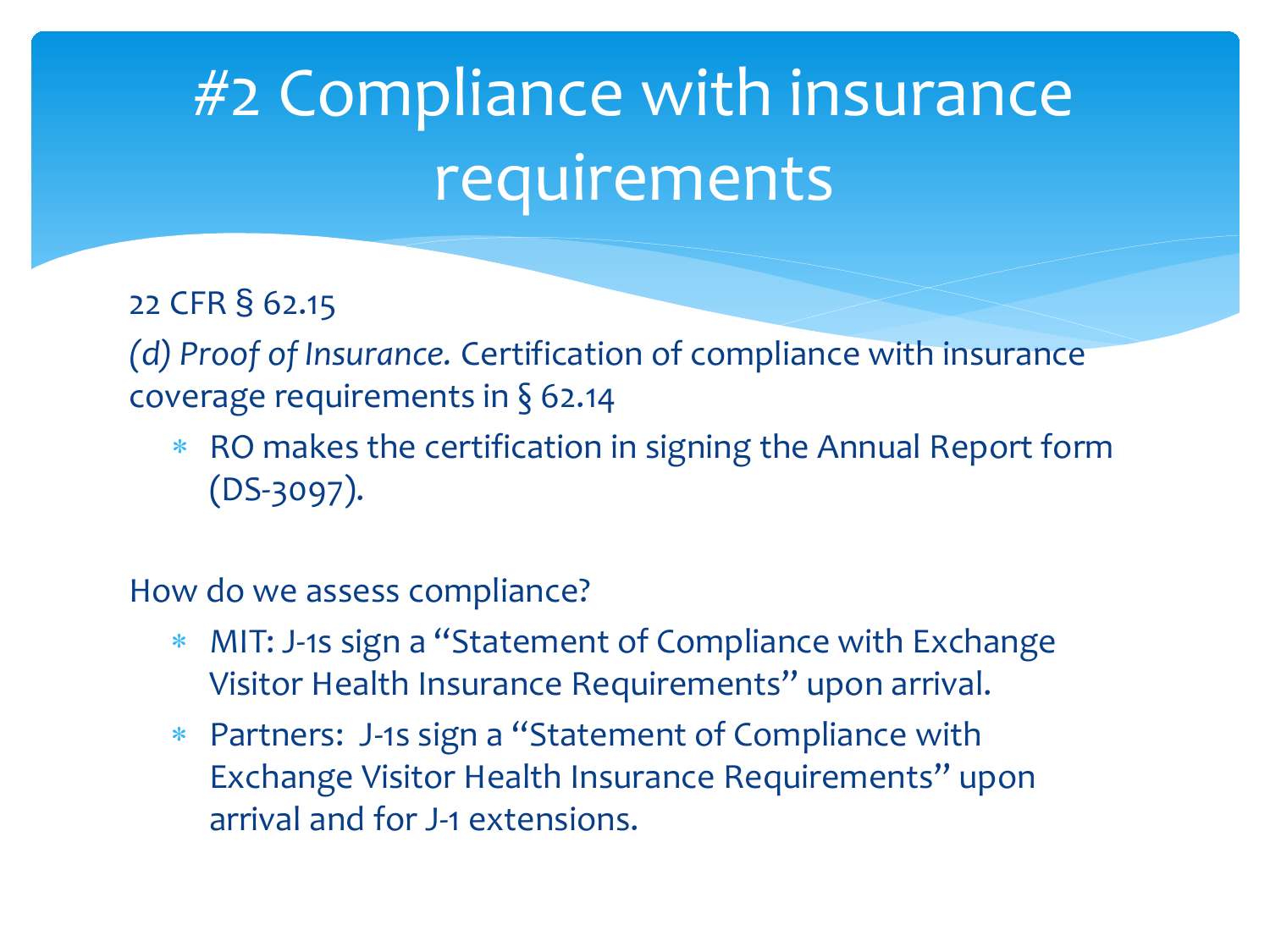## #3 Report of activity by EV category

22 CFR § 62.15

*(f) Program participation.* A numerical count, by category, of all exchange visitors participating in the sponsor's program for the reporting year.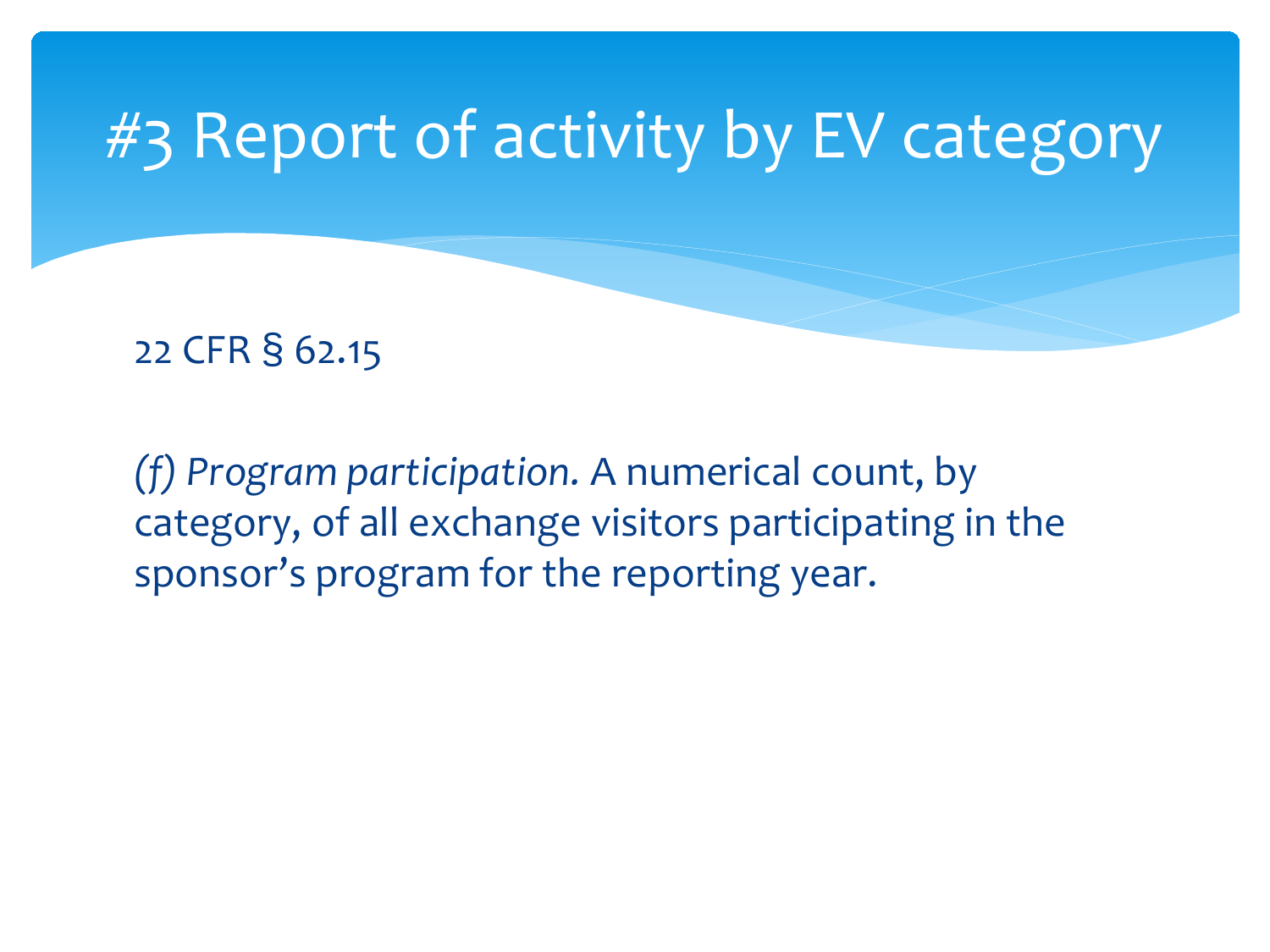# #4 Summary of DS-2019 usage

#### 22 CFR § 62.15 *(e) Form Ds-2019 usage.* A report of Form DS-2019 usage during the reporting year

setting forth the following information:

- ∗ (1) The total number of Forms DS-2019 received from the Agency during the reporting year;
- (2) The total number of Forms DS-2019 voided or destroyed by the sponsor during the reporting year and the document numbers of such forms;
- ∗ (3) The total number of Forms DS-2019 issued to potential exchange visitors that were returned to the sponsor or not used for entry into the United States; and
- ∗ (4) The total number and document identification number sequence of all blank Forms DS-2019 in the possession of the sponsor on the date of the report.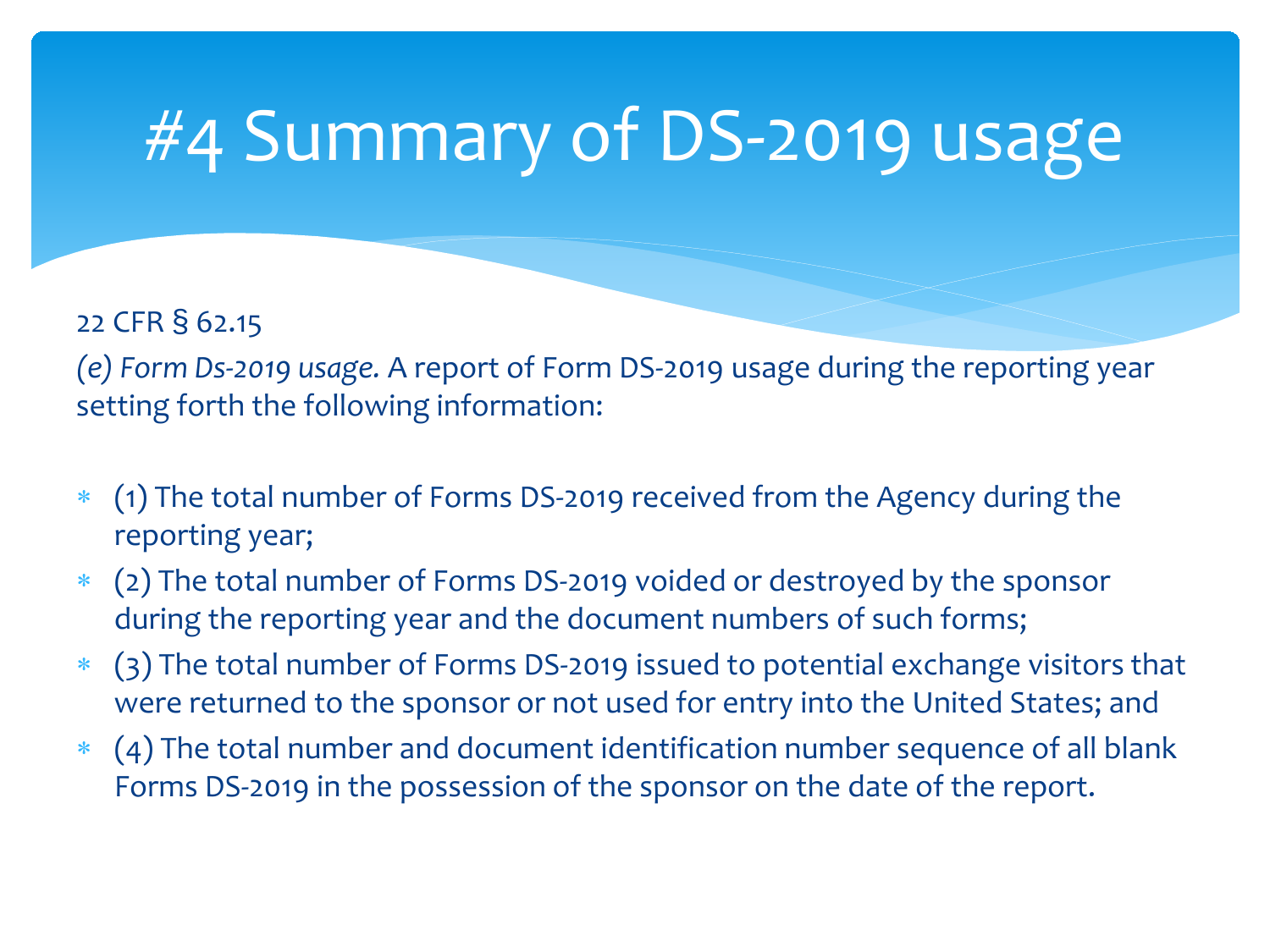| * Type of Report Year Reporting Period |                       | Due Date          |
|----------------------------------------|-----------------------|-------------------|
| * Academic Year                        | July 1 - June 30      | July 31           |
| * Fiscal Year                          | Oct 1 - Sept 30       | <b>Oct 31</b>     |
| * Calendar Year                        | <b>Jan 1 - Dec 31</b> | Jan <sub>31</sub> |
|                                        |                       |                   |

Pay attention to your due date!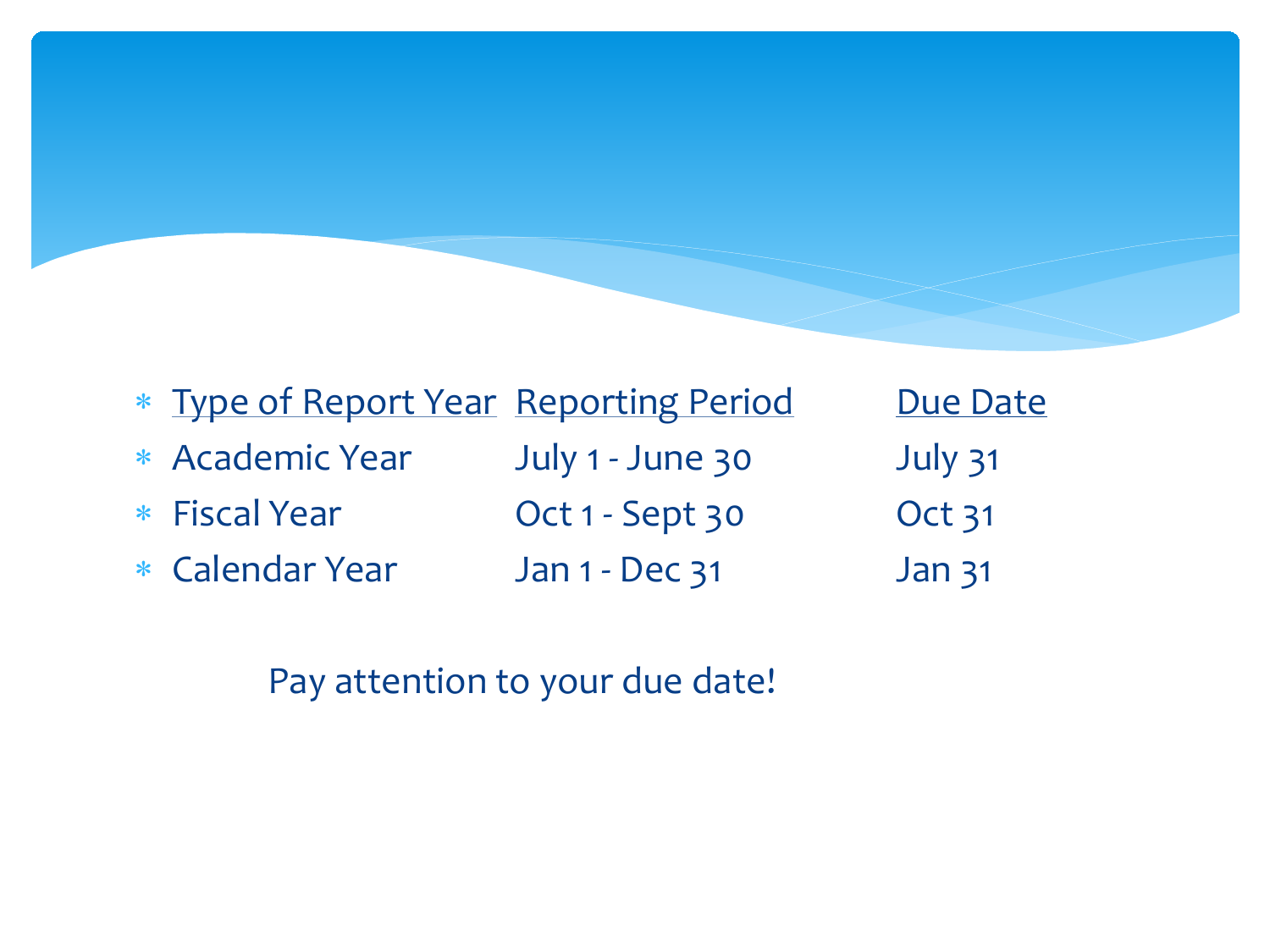#### Someone reads them.....

 Annual report will be reviewed by the Department of State upon receipt. Your annual reports will also be reviewed by DOS senior officials at the time of your redesignation.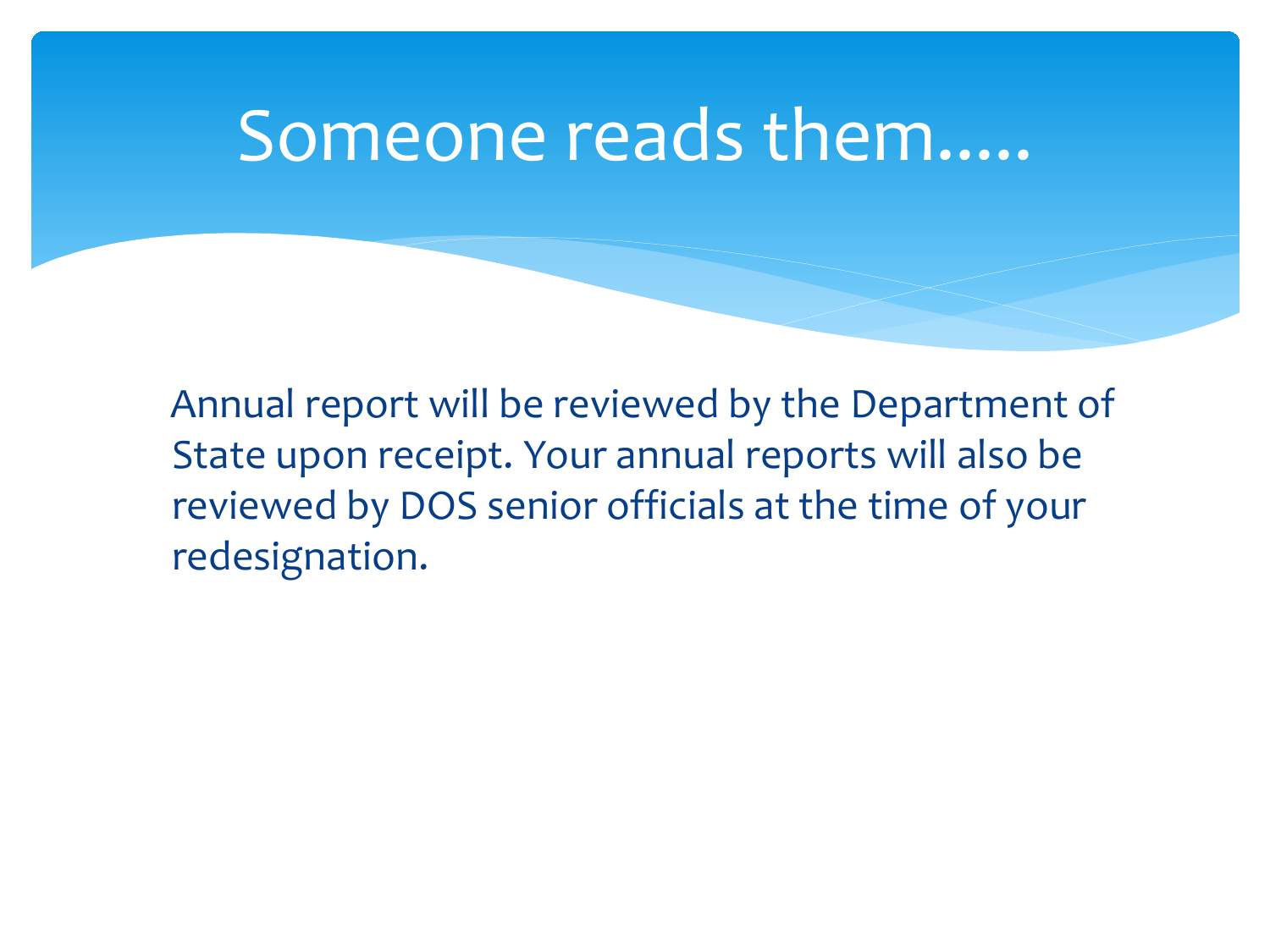To complete the annual report in SEVIS, perform the following:

∗ SEVIS User Manual for EVP Sponsor Users: [Volume](http://www.nafsa.org/resourcelibrary/default.aspx?id=16164) 1

∗ See NAFSA manual section: 4.71.3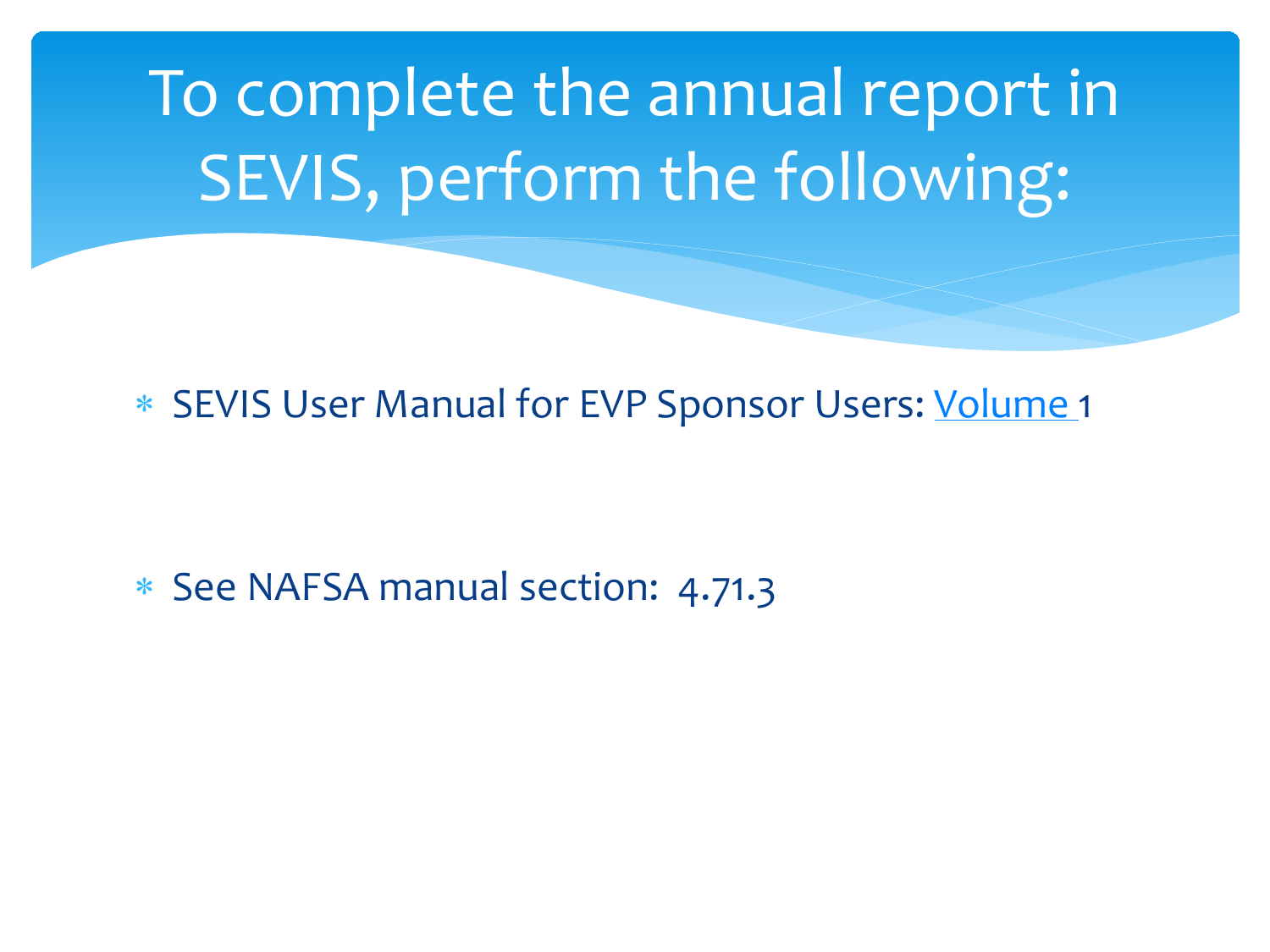### SEVIS generates the Report form....

- The program name and program number
- The reporting period covered by the report
- ∗ A statistical report of DS-2019 usage and reconciliation for the reporting period.
- A text field that includes the narrative program evaluation
- ∗ Certification that the program has complied with the insurance requirement
- ∗ Spaces for the Responsible Officer to sign and date the report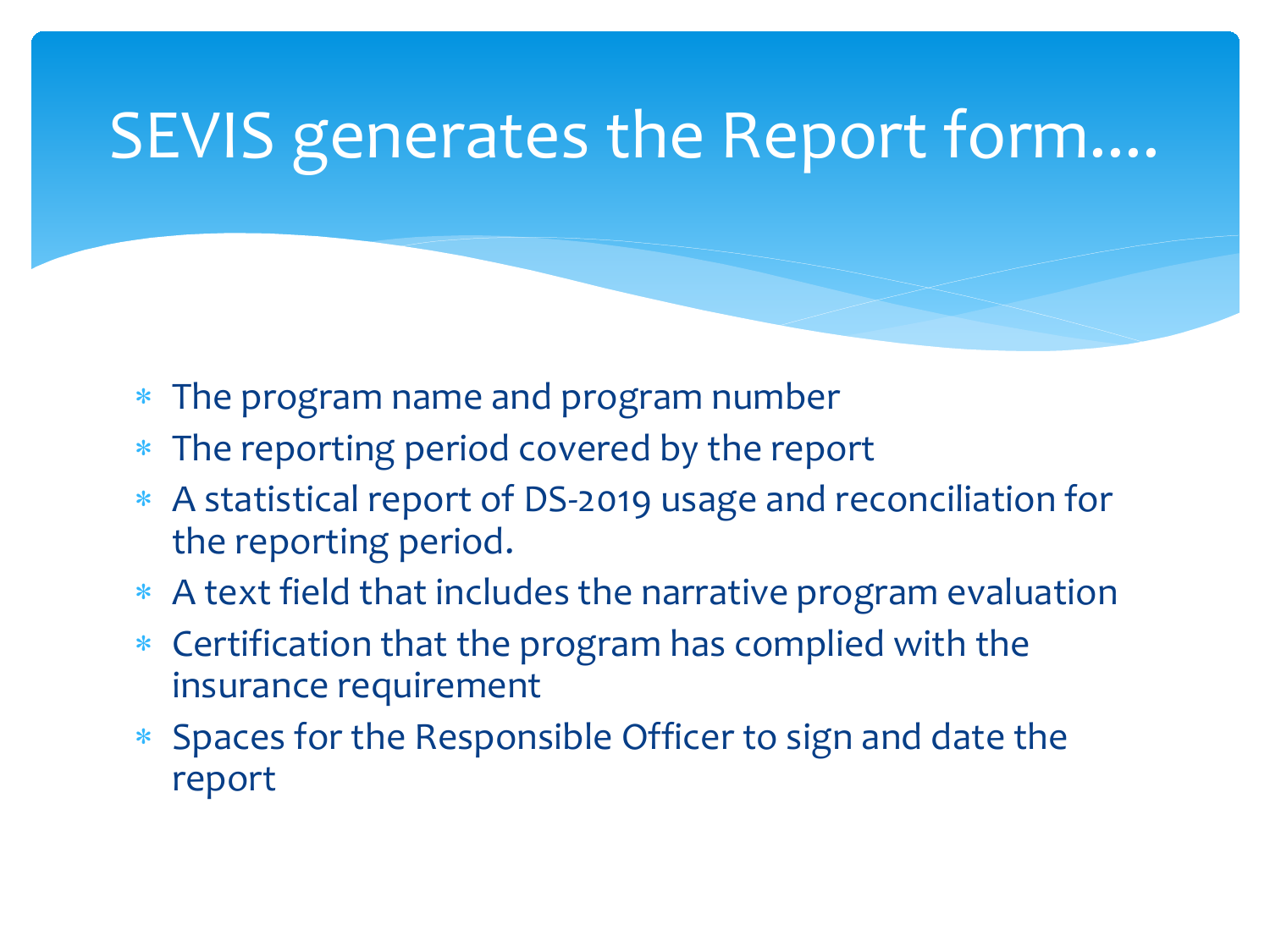#### SEVIS will calculate......

- ∗ Number of J-1 and J-2 records created to begin a new program, by program category;
- ∗ The sponsor's allotment of DS-2019s and how many were used during the reporting period;
- ∗ Number of records by record status.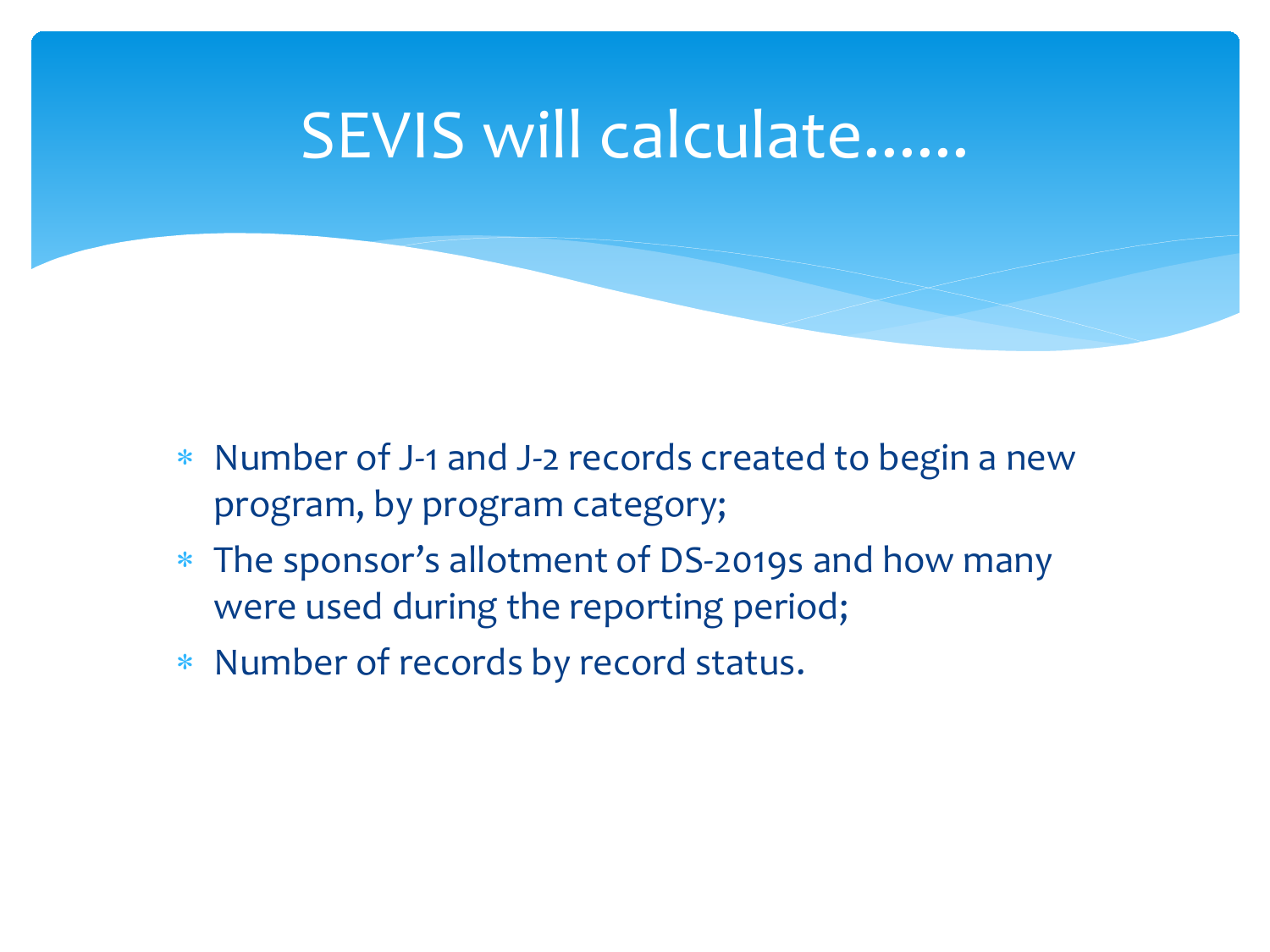#### MIT – 1. Program evaluation

Summary of Activity: Brief description of MIT's schools and interdisciplinary programs; J-1 scholar population and the research and teaching they engage in.

Ensuring program effectiveness: ISchO maintains constant communication with the 75 departments, labs, and centers that host our scholars *"in order to assess the efficiency and effectiveness of the J-1 program, the needs of EVs, their compliance with Institute and regulatory guidelines and policies, and to address their adjustment, health, family, and immigration concerns."*

New directions/trends: Increase in "teach the teachers" initiatives with lecturers and professors from overseas universities, especially in Asia.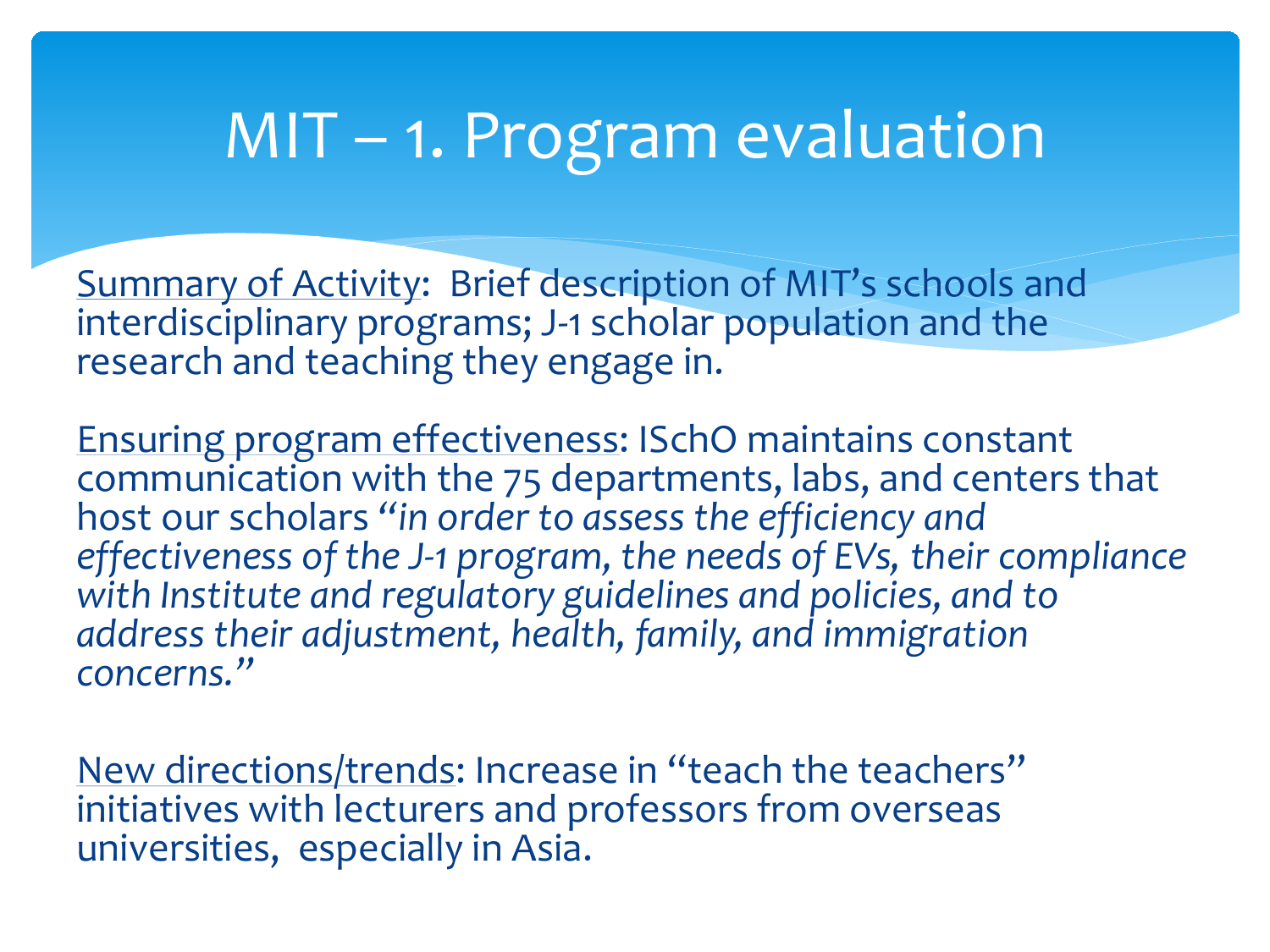# Partners - 1. Program Evaluation

- ∗ Summary of Activity: we provide an extensive description of Partners and its members incl MGH and BWH and their research commitment.
- ∗ Reciprocity: we discuss global programs sponsored by the hospitals & include screen shots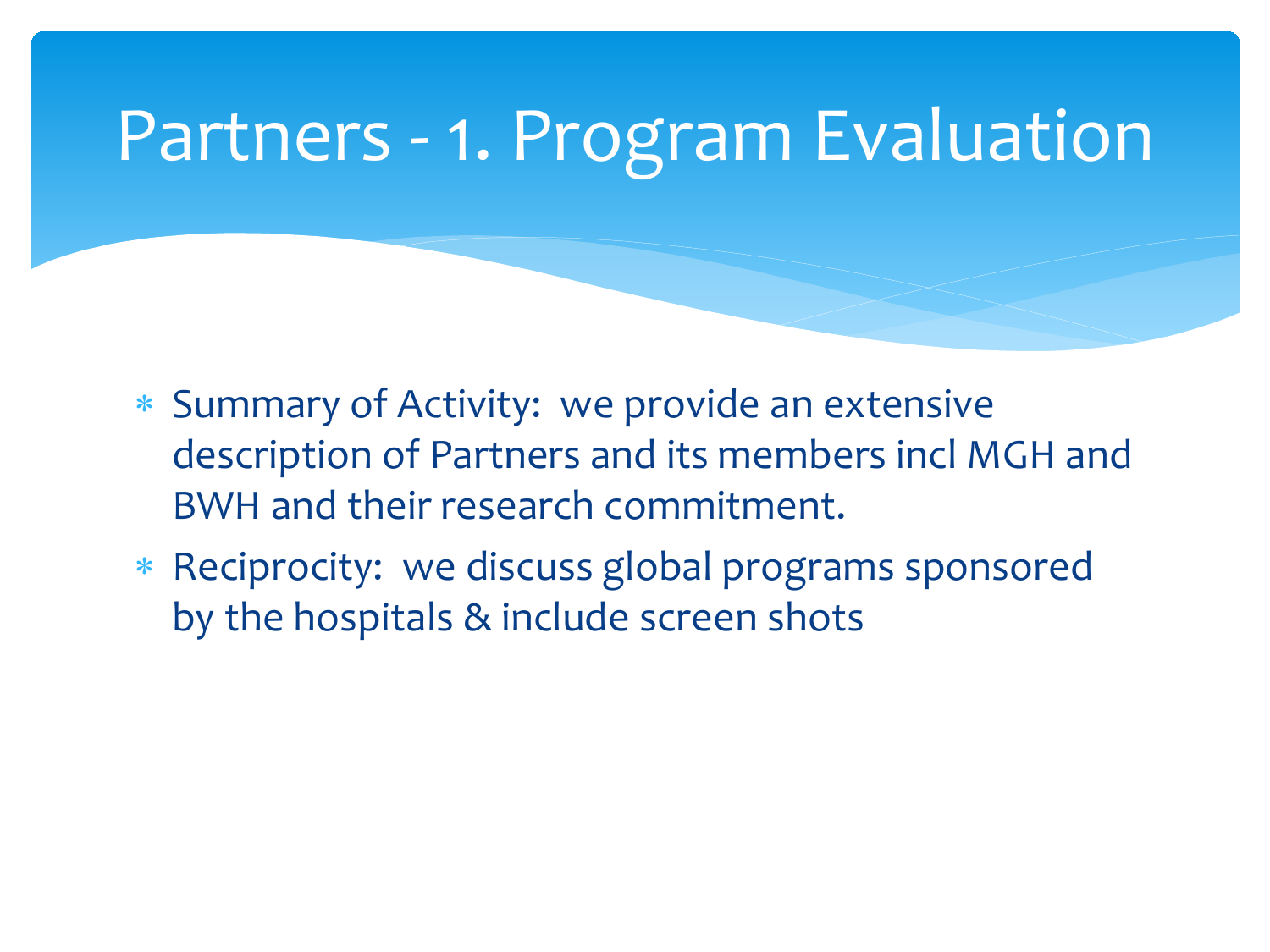#### MIT – 2. Reciprocity

MIT does not have precisely "reciprocal" exchange agreements.

But, it *does* have significant agreements with foreign gvts. to help form new institutions of science and technology around the world (e.g. Masdar Institute in Abu Dhabi, Singapore University of Technology and Design).

It also has many research and educational agreements with institutions around the world (e.g. Tsinghua-MIT China Energy and Climate Project).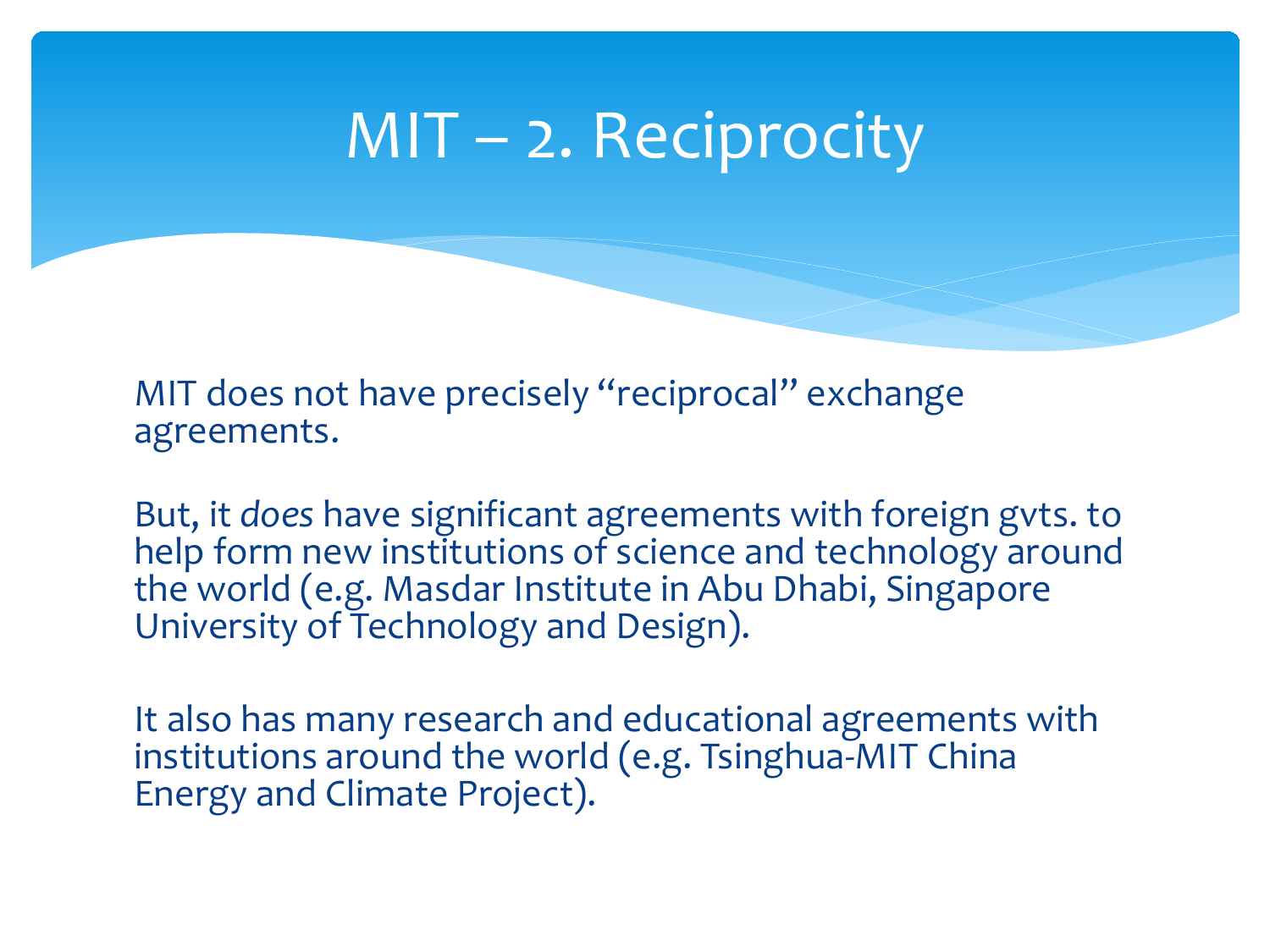## MIT – 3. Cross-cultural activities

ISchO provides to all international scholars:

- ∗ *Experience American Culture* <http://web.mit.edu/scholars/americanculture/index.html>
- ∗ Monthly *Newcomer's Almanac*
- Weekly orientations for new scholars and families
- ∗ Fall reception and presentation on cultural adjustment
- ∗ Tax workshop
- Re-entry resources on ISchO website ("Going Home")

ISchO partners with MIT Postdoctoral Association, Spouses & Partners group, Women's League, International Students Association to co-sponsor social and cultural programming, provide resources to international population.

#### **We enclosed a sampling of brochures, web announcements related to programming with our last annual report. EVP liked the visuals!**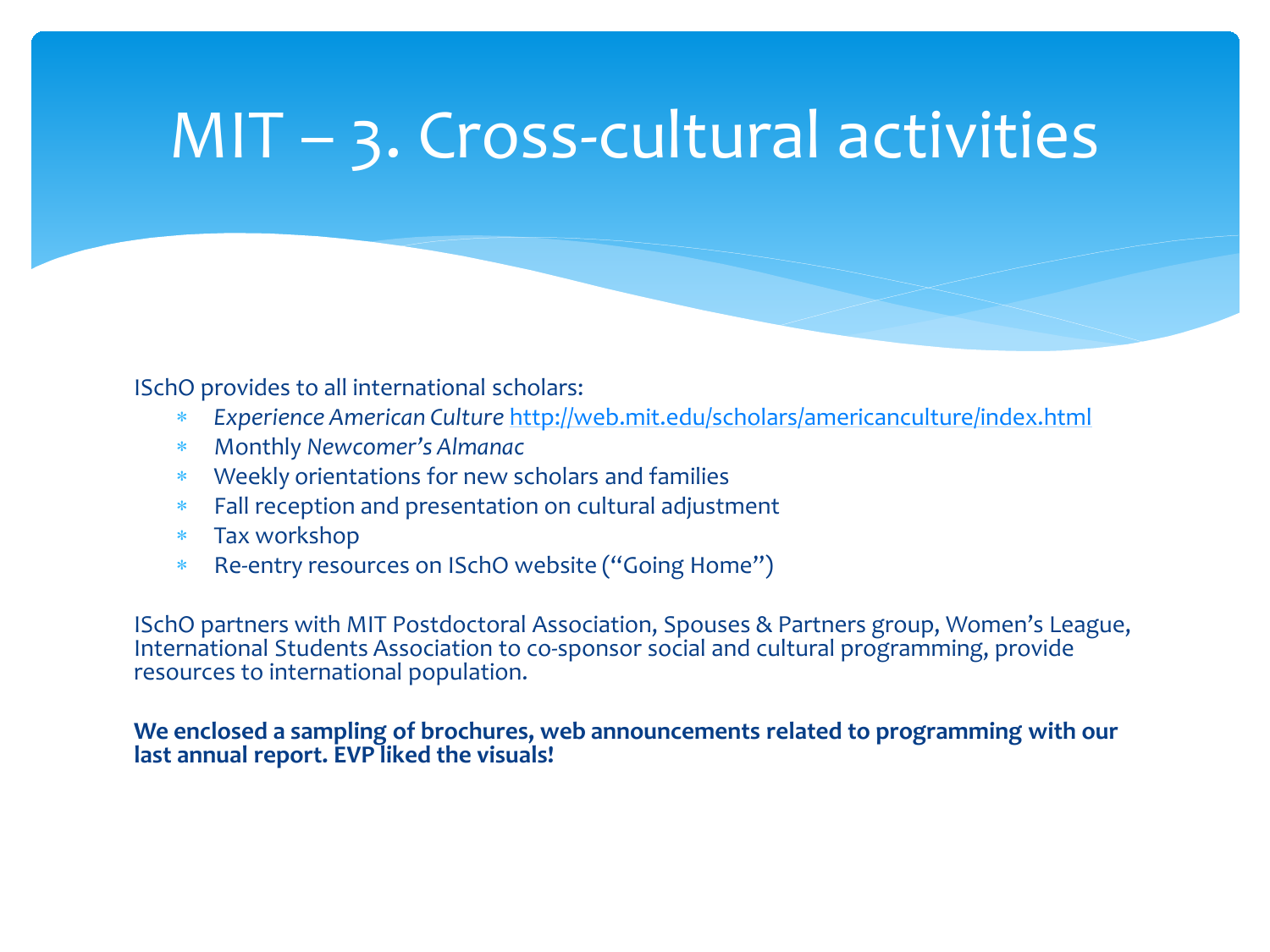#### Partners- 2. Cross Cultural activities

- ∗ Cultural diversity festival
- ∗ Asian American Heritage Event
- ∗ Alumni associations
- ∗ Social outings
- ∗ Young scientist programs to support career growth
- ∗ Post doc Association
- ∗ Weekly lecture series available across the Harvard community
- ∗ Women in Science programs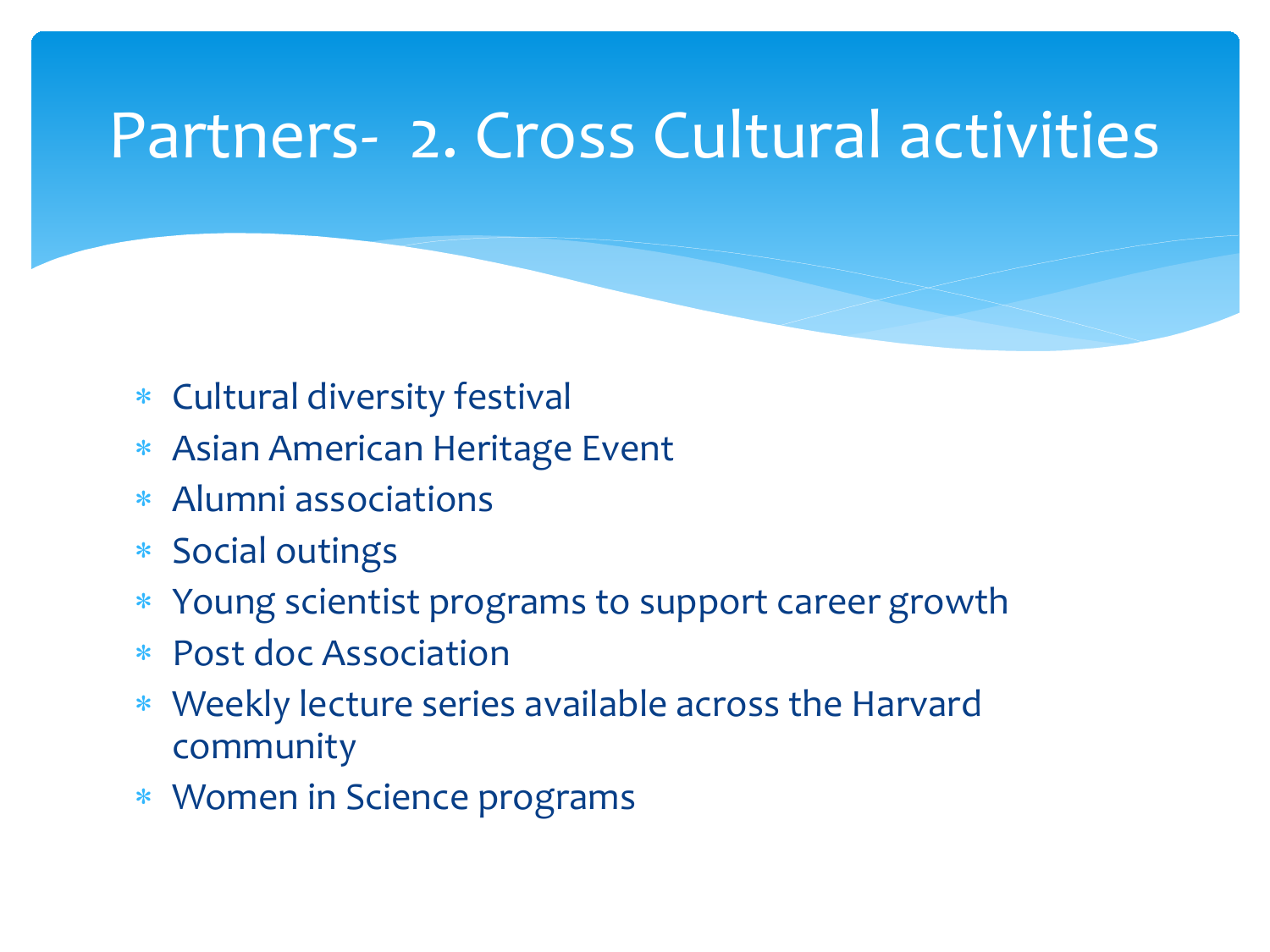#### MIT – 4. Difficulties

∗ Conflicting information from different gvt. agencies delays bona fide travel, exchange activity:

Scholars applying for B-1 visas to facilitate frequent short visits are being told by US Consulates they *must* come on J-1. But, EVP officials do not like J-1 Short-term Scholar category used repeatedly for the same EV.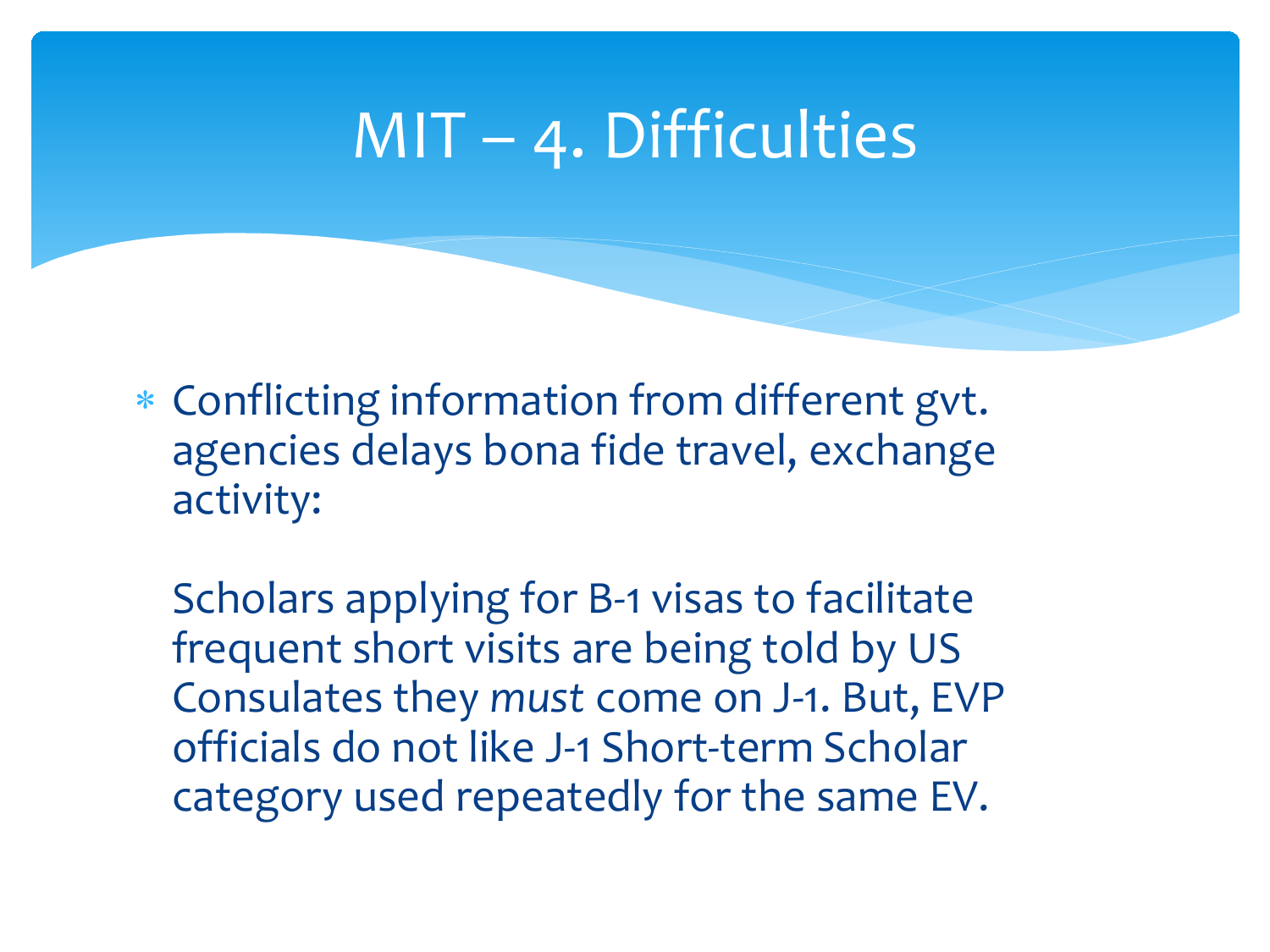# Partners- 3. Difficulties

∗ Discussed J 1 change of status issues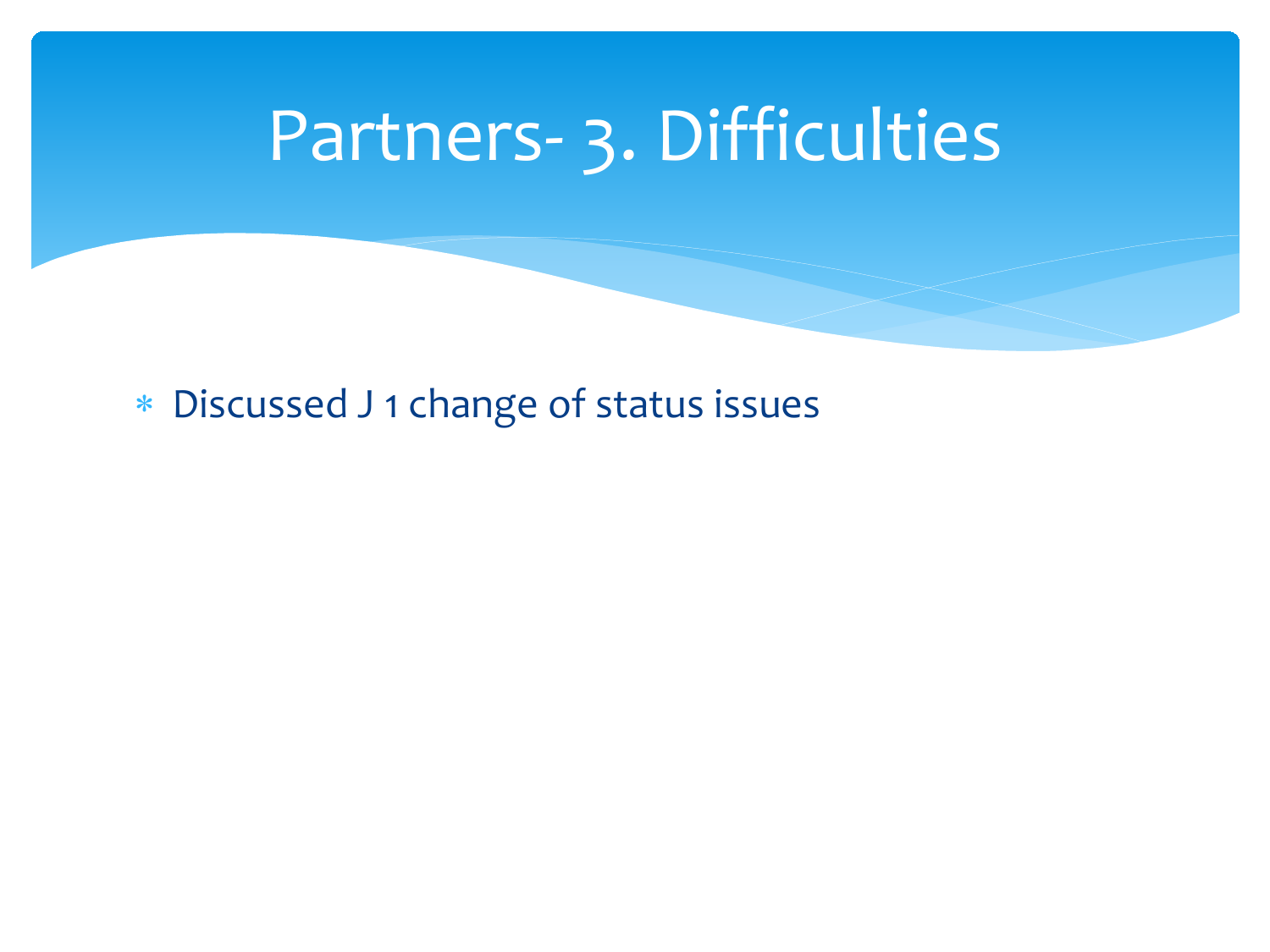#### MIT – 6. Other comments

∗Our opportunity to comment on J-1 regs and suggest improvements:

- ∗ How does SEVIS calculate the annual report numbers???
- ∗ 24-month bar for J-1 Research Scholars and Professors, use of J-1 Short-Term scholar category.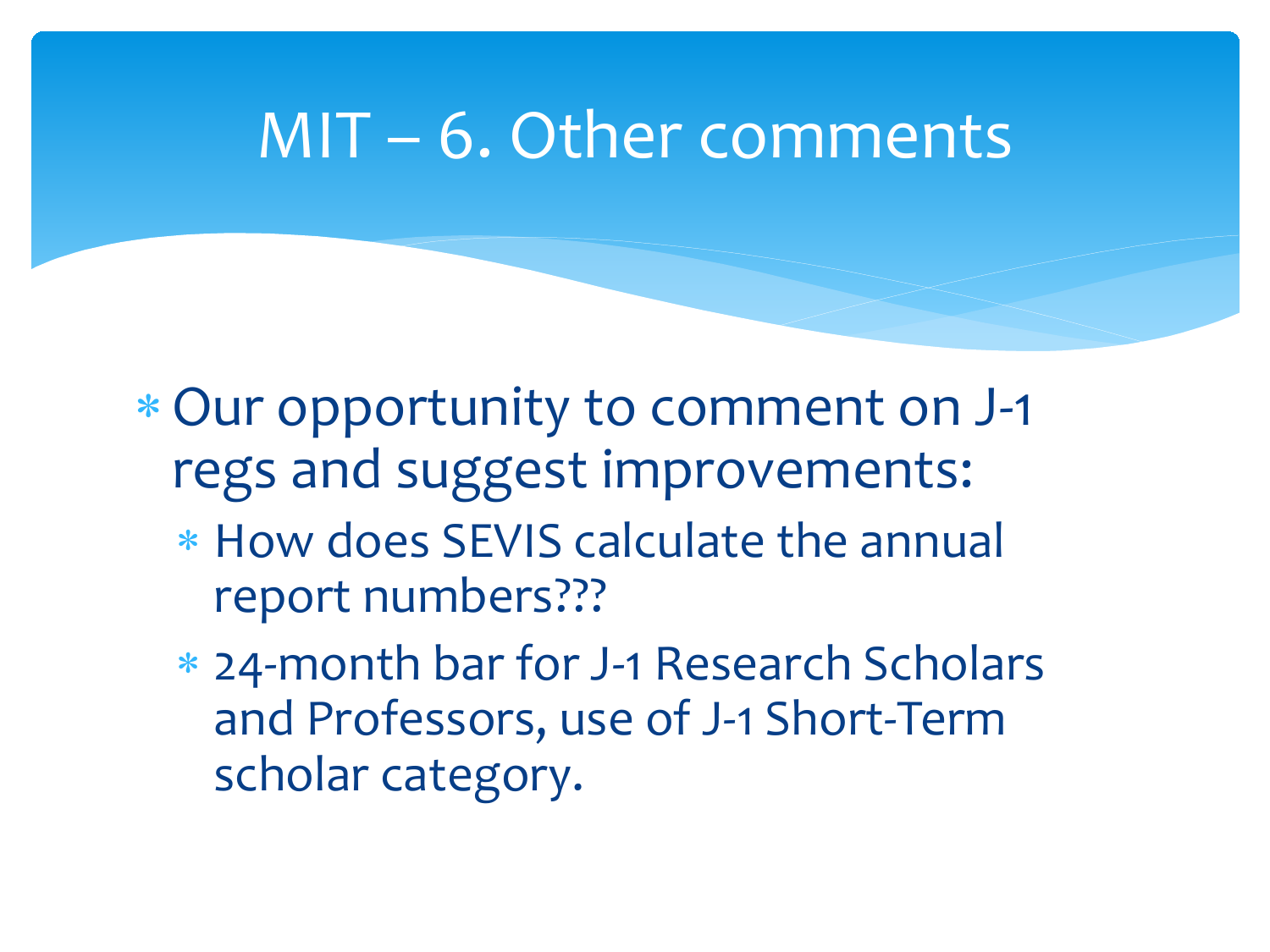# Partners- 4. Additional comments

- ∗ Website improvements
- ∗ Focus groups
- ∗ Staff changes
- ∗ Training for International Office staff